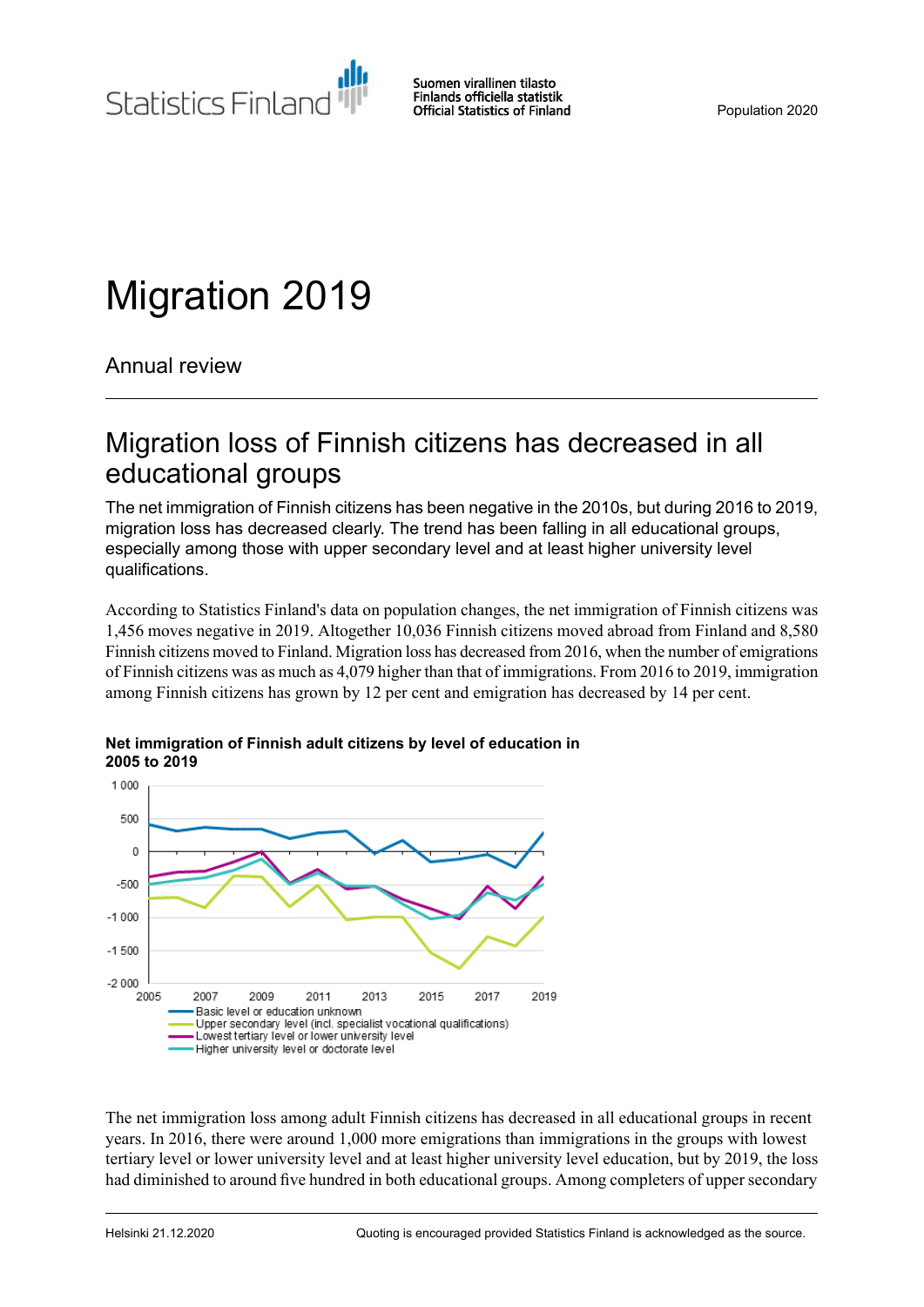level education, migration loss was nearly 1,800 in 2016 but has since decreased most, to just under one thousand in 2019. The net immigration of persons with basic level education or unknown education became positive last year.

The immigration of adult Finnish citizens has increased in all educational groups during 2016 to 2019. The growth has been biggest for those with higher university or doctorate level degrees, 24 per cent. Among those with lowest tertiary level or lower university degrees and those with upper secondary level qualifications, immigration increased by 14 per cent during 2016 to 2019.

During 2016 to 2019, emigration decreased in all educational groups. The drop was biggest for those with basic level education, 23 per cent, and for those with lowest tertiary level or lower university level education, 20 per cent.

## Finland's migration gain from persons with foreign background

Finland's net immigration has been positive for a long time. In the 2010s, the number of immigrations has yearly been around 12,000 to 17,000 higher than the number of emigrations. Examined by origin, migration gain has in the past decade been formed almost entirely or entirely from the positive net immigration of persons with foreign background. In 2019, the net immigration of persons with Finnish background was 700 moves negative and that of persons with foreign background 16,200 moves positive.

The largest background country group in immigration of persons with foreign background was the former Soviet Union (2,400 immigrants). The next largest groups of immigrants were those with Estonian background (1,484), Indian background (1 448) and Iraqi background (1,368). Net immigration was highest in the background country group of the former Soviet Union (1,650), those with Iraqi background (1,154) and those with Indian background (1,055).



### **Net immigration by origin in 1990 to 2019**

For women with Finnish background net immigration has been slightly negative for just under three decades. The loss has been about 100 to 2,100 moves annually. For men with Finnish background, the number of emigrants and immigrants has been equal at times, but during 2012 to 2018, for example, the number of emigrants exceeded immigrants annually by several hundred or good one thousand. In 2019, the net immigration of women with Finnish background was around 800 moves negative and that of men with Finnish background 87 moves positive.

The net immigration of men and women with foreign background has been fluctuated since the late 1990s, but after 2012, the growth in migration gain has slowed down somewhat for men with foreign background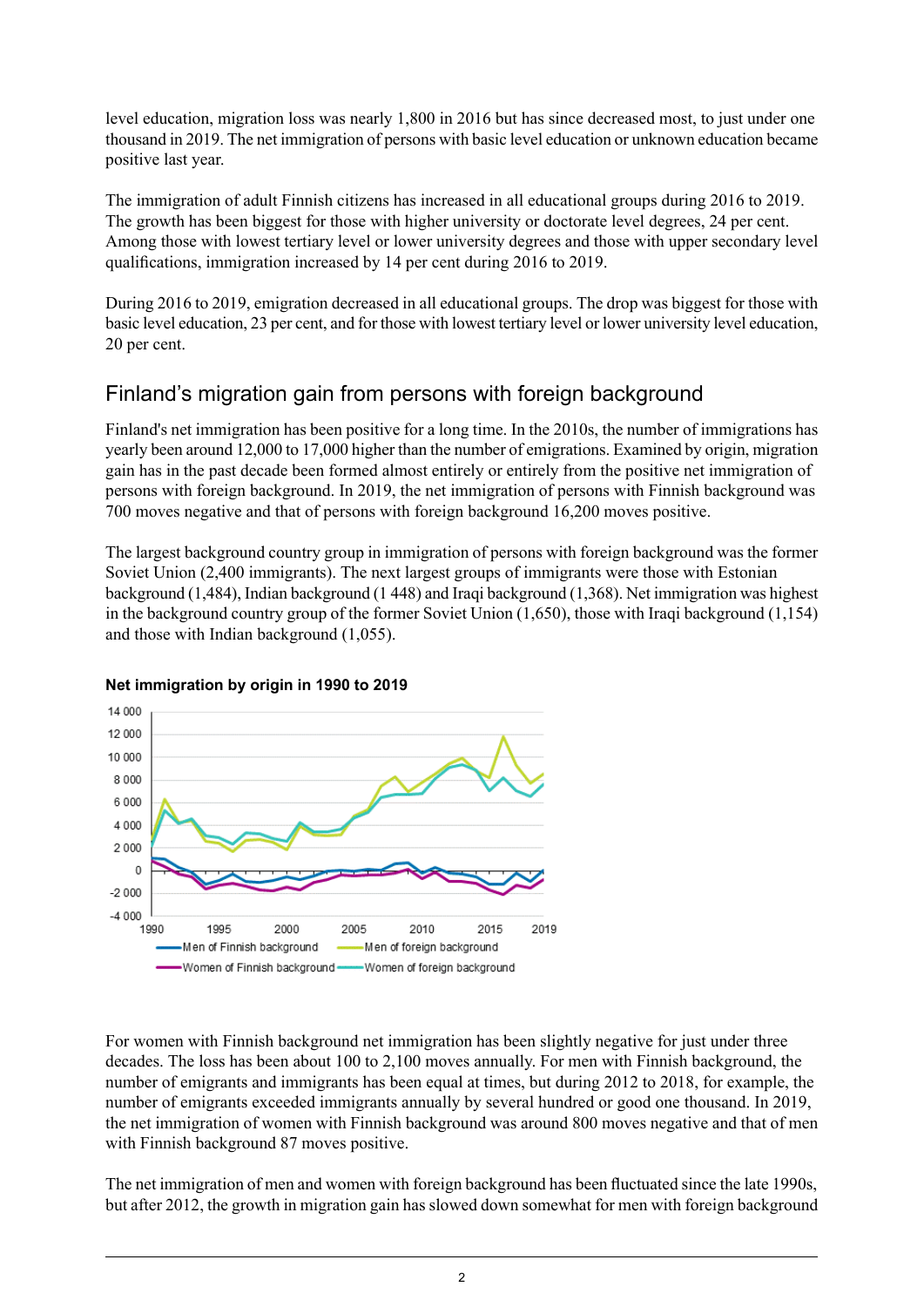and slightly decreased for women with foreign background. For both sexes, net immigration was around 8,000 in 2019.

More information about immigration and emigration by origin can be found on the [thematic](http://tilastokeskus.fi/tup/maahanmuutto/index_en.html) pages on [Immigrants](http://tilastokeskus.fi/tup/maahanmuutto/index_en.html) and integration.

### Internal migration on level with previous years

Intermunicipal migration has been growing steadily since the 1990s. By 2019, the number of intermunicipal migrations has risen to nearly 300,000. However, the number was slightly lower than in the two previous years, that is, the growth has evened out in the short term. The numbers of intramunicipal migrations have been relatively permanent since the beginning of the 2000s. During that period, the number of migrations has been around 570,000 to 620,000 per year. In 2019, intramunicipal migrations numbered around 596,000.



### **Internal migration within Finland in 1990 to 2019**

Relative to the population, intermunicipal migration has also been growing briskly in the long term. However, the growth has evened out slightly since 2000. Typical for the period is a slightly rising trend fluctuating according to economic cycles. In 2019, the number of moves decreased slightly relative to the two previous years, being around 52 moves per one thousand persons. Examined by municipality group, it can be seen that migration propensity from urban municipalities has been slightly higher than from semi-urban and rural municipalities.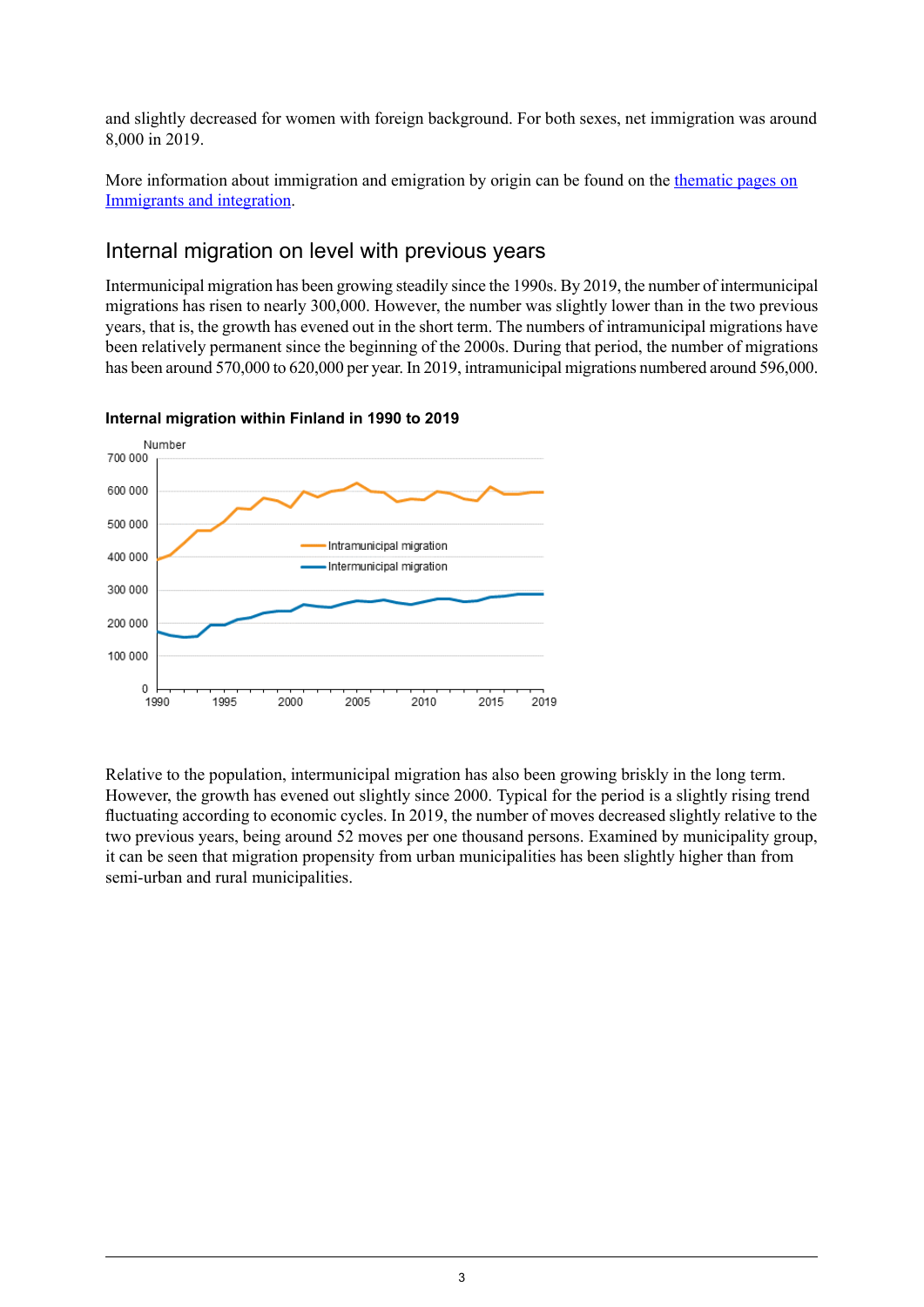#### **Out-migration propensity in Finland in urban, semi-urban and rural municipalities in 1990 to 2019**



### Internal migration concerned urban municipalities

Internal migration has mainly been directed to urban municipalities both for people with Finnish and foreign background. Migration gain relative to semi-urban and rural municipalities has grown steadily in urban municipalities since the beginning of the 2000s, reaching the high figures of the mid-1990s in recent years. At the beginning of the millennium, the migration gain of urban municipalities fell suddenly, after which the migration gain has risen to the level of the 1990s in approximately 20 years. However, the number fell slightly in 2019 from the year before.



### **Total net migration of urban municipalities and net migration by persons' background country in 1990 to 2019**

The total migration gain of urban municipalities has been sustained by the high immigration of persons with foreign background relative to emigration. For persons with Finnish background, emigration has in turn been higher than immigration in urban municipalities, which hasin part lowered the overall migration gain of urban municipalities.

## Net migration to urban municipalities evened out in several age groups

Among age groups, the biggest cause for migration gain in urban areas is student-age persons (aged 15 to 24). Their net migration has remained fairly stable for the past 15 years, being around 11,000 persons per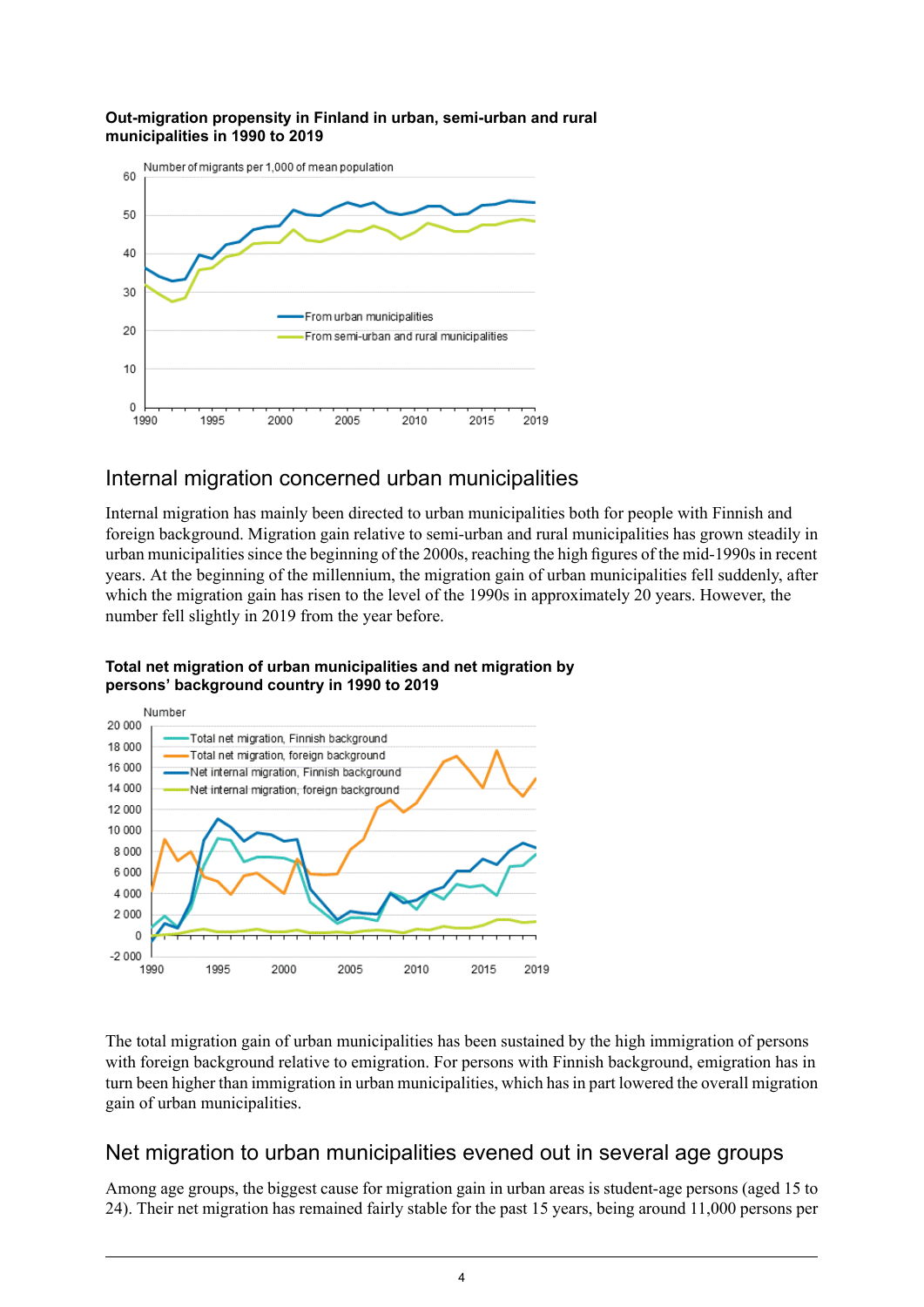year. Examined by age group, the growth in the migration gain of towns in the past few decades has been mostly caused by the growth in net migration in other age groups.





Changes in net migration have been relatively significant among young children and working-age adults, even though the number of moves has been lower than among students. Among the 25 to 44 and 0 to 4 and 5 to 14 age groups, migration loss to urban municipalities has decreased relatively evenly since 2011 and for those aged 5 to 14 it turned into migration gain already from 2014 onwards (Figure X). However, migration to urban areas in these age groups has evened out slightly over the past three years. In 2019, net migration decreased for those aged 25 to 44 and 0 to 4 compared with the two previous years. In 2019, migration loss in urban municipalities was 1,900 persons for those aged 25 to 44 and 720 persons for those aged 0 to 4, and migration gain was 370 persons for those aged 5 to 14.

Among age groups, migration loss in urban municipalities among those aged 45 to 64 has also decreased varyingly since 2003. In 2019, migration loss amounted to around 280, which is lowest for the age group in question during the whole measurement period.

#### **Net internal migration of urban municipalities and out-migration propensity from semi-urban and rural municipalities to urban municipalities in Finland among persons aged 65 or over in 1990 to 2019**

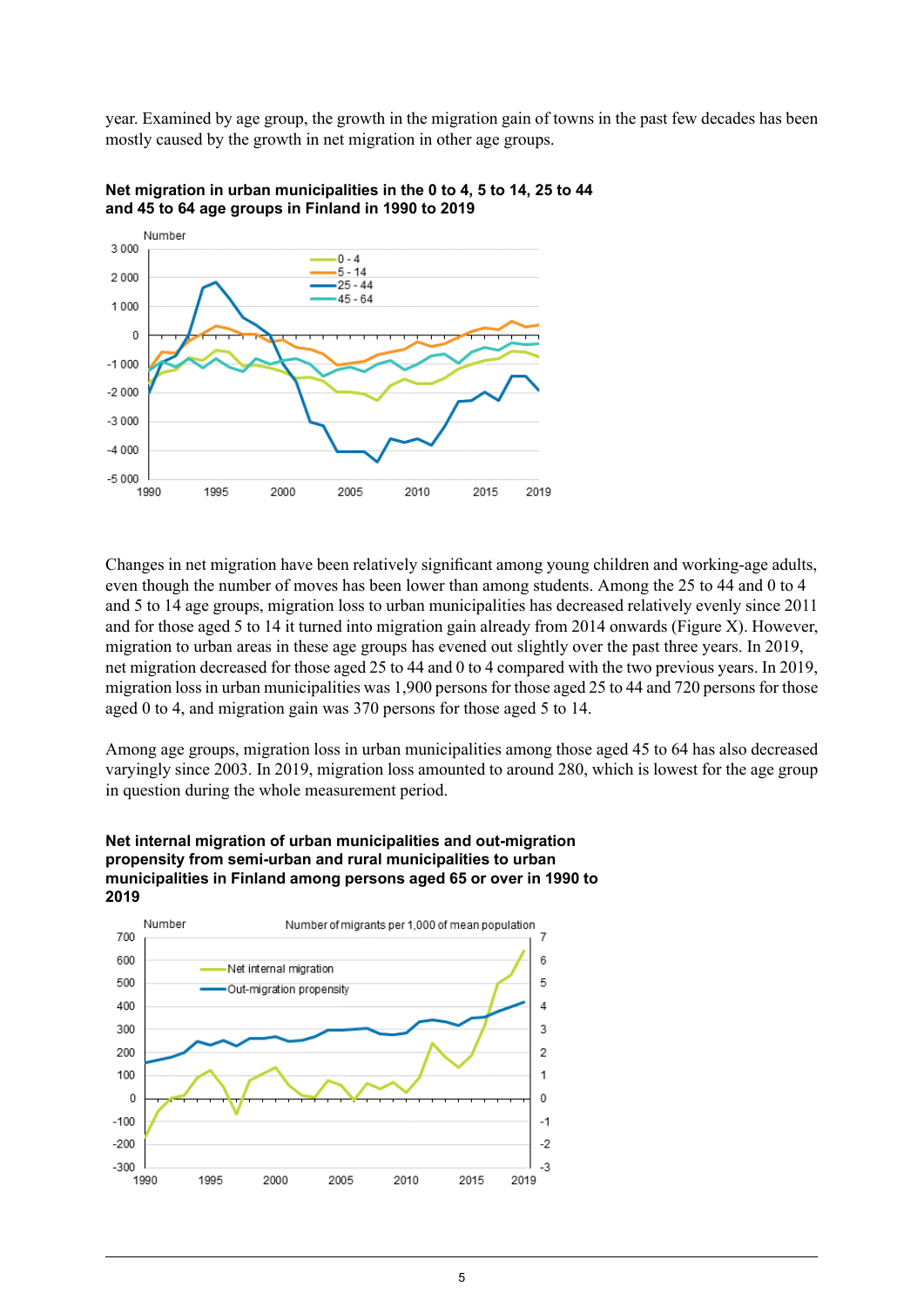In addition to the previous age groups, the age group of persons aged 65 or over has had a clear impact on the clearly growing age group of the growing migration gain to towns. Their migration gain has been growing clearly since the beginning of the decade. The reason for the growth is not only the growing number of persons aged 65 or over, as out-migration propensity, that is, the number of immigrants per one thousand persons, has also been growing steadily in this age group from semi-urban and rural municipalities to urban ones. Compared to other age groups, the migration propensity and migration gain of those aged 65 or over are, however, fairly small. In 2019, the migration gain from internal migration among persons aged 65 or over was around 640 in urban municipalities, which is the highest number of the age group during the reference period. The migration propensity of persons aged 65 or over wasslightly over four moves per one hundred thousand persons in 2019. However, the growth has been relatively significant for the elderly, this is a clear long-term growth trend.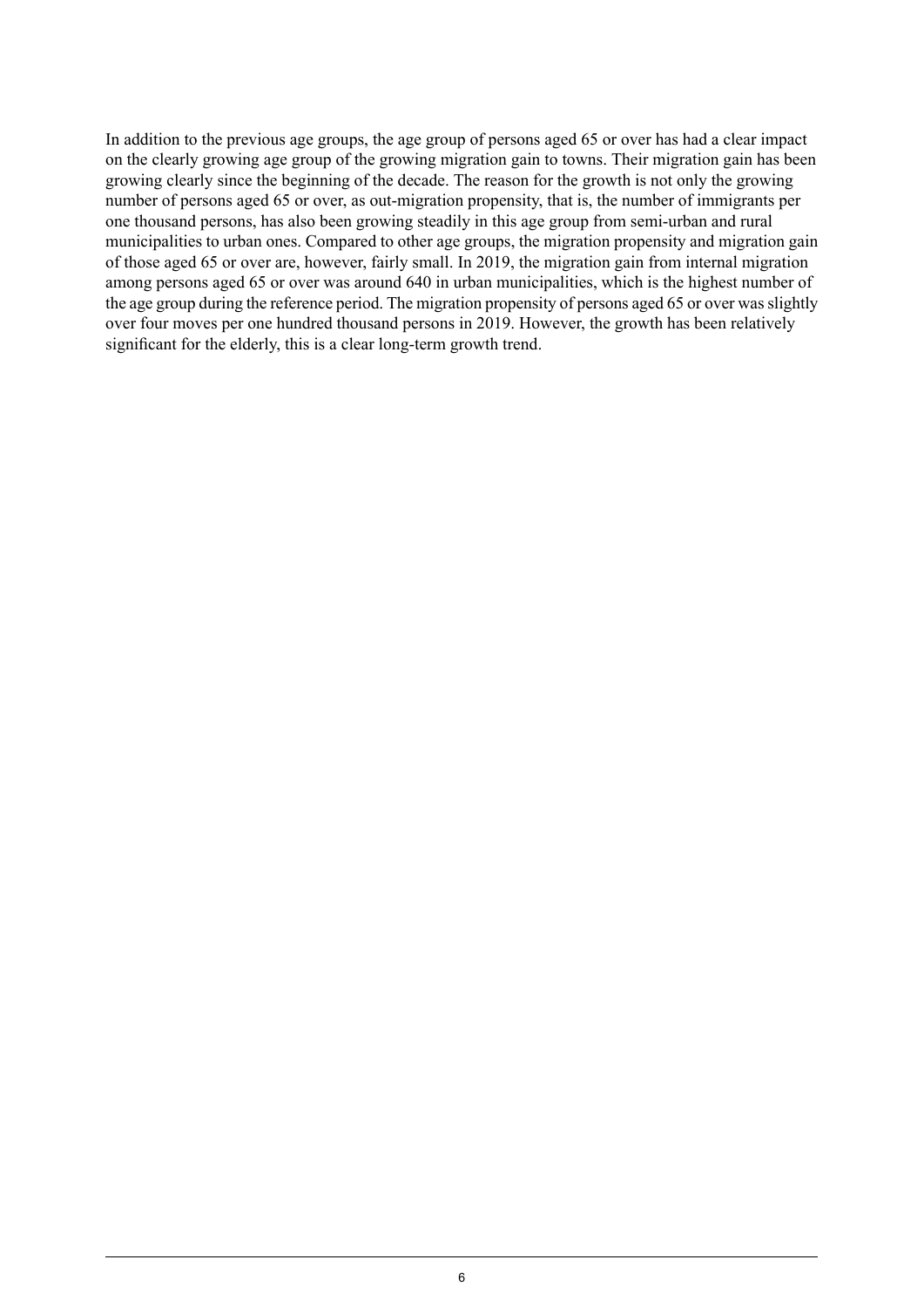## Contents

| Quality description, migration 2019 |  |  |  |
|-------------------------------------|--|--|--|
|-------------------------------------|--|--|--|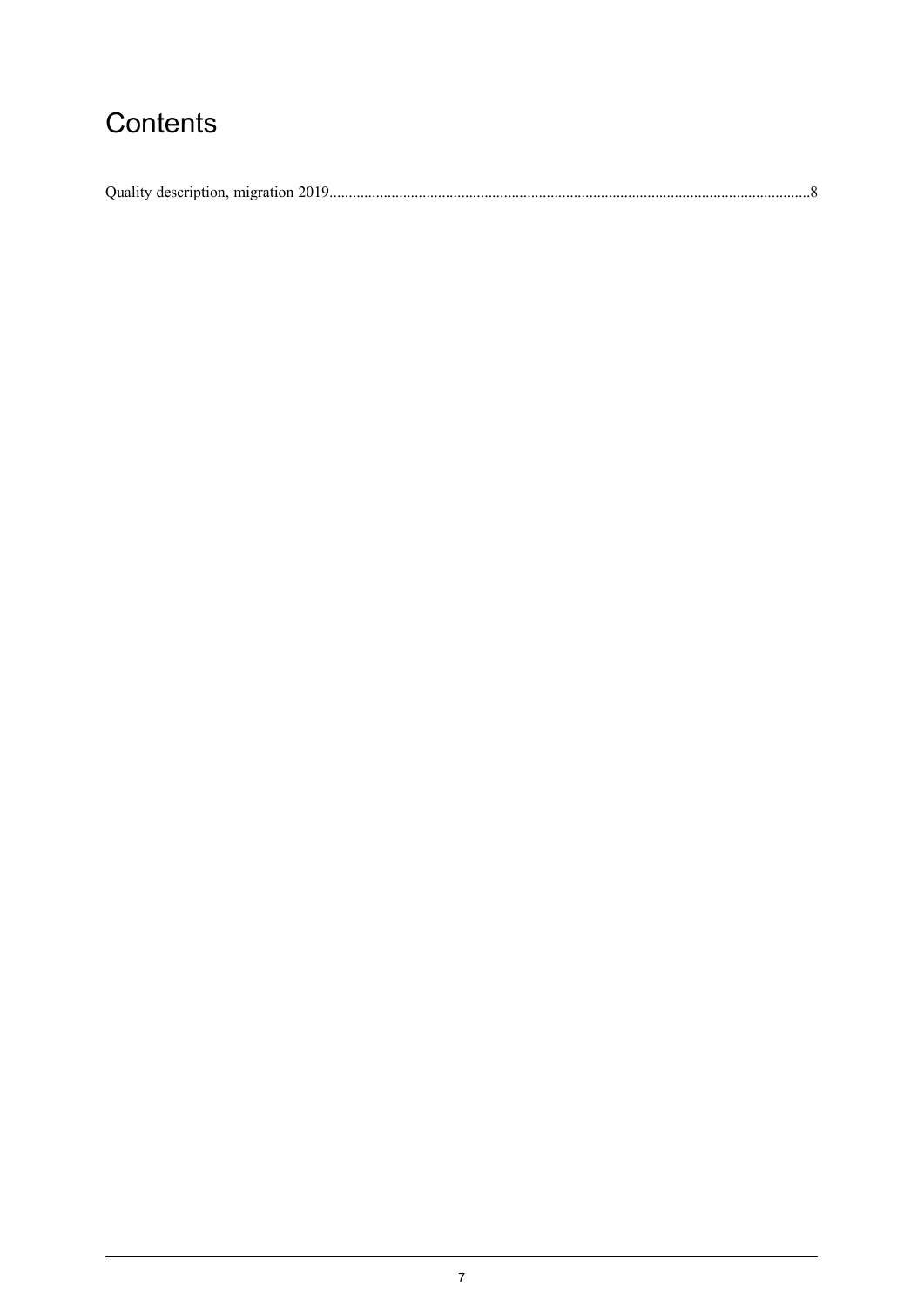## <span id="page-7-0"></span>Quality description, migration 2019

## 1. Relevance of statistical information

The main source used when producing Finnish population statistics is the Population Information System of the Digital and population data services agency (previous Population Register Centre). Changes in the data on the vital events of the resident population are updated into the Population Information System continuously by local population register authorities. From 1971 Statistics Finland has obtained population data from the Population Register Centre.

The last population registration was carried out in Finland on 1 January 1989. After that the Population Information System has been updated by notifications of changes. The data stored in the Population Information System are specified in the Population Information Act (11 June 1993/507).

Statistics Finland's function is to compile statistics on conditions in society (Statistics Finland Act of 24 January 1992/48). These also include demographic statistics.

In accordance with the Act on the Municipality of Domicile, the municipality of domicile and the place of residence of individuals are recorded in the Population Information System. The municipality in which a person lives or the one construed by the inhabitant as the municipality of domicile on the grounds of residence, family ties, livelihood or other equivalent circumstances, or to which the inhabitant has close links due to the aforementioned circumstances is deemed the municipality of domicile. (Act on the Municipality of Domicile, 201/1994.) The population registered in the Population Information System is divided into those present and those absent. Those present are permanent residents of Finland, either Finnish nationals or aliens. Those absent are Finnish nationals who when emigrating from the country have reported that they intend to be absent from Finland for more than one year, with the exception of Finnish nationals who are diplomats and those working in development co-operation (Act on the Municipality of Domicile, 201/1994.) Only changes in the population resident in Finland on 31 December are taken into account when compiling statistics on vital events. Persons moving to Finland from abroad are classified in the population statistics if the place of residence they have declared as their municipality of domicile is later confirmed as their place of residence.

### Internal migration

Those changing place of domicile are expected within one week of the move to report on the change of address, specifying all family members involved in the move. The notice is delivered to the register office of the new place of residence. The move is indicated as either a permanent or a temporary one, and once the register office receives the notice, the register office determines whether the nature of the move involves a permanent or temporary change of domicile. Since 1 June 1994, when the Act on the Municipality of Domicile (201/1994) came into effect, students moving due to their studies have had the right to register themselves as permanent residents in the municipality in which they study. If a person is placed for a long time in regular institutional or family care somewhere else as in his or her municipality of residence, his or her move could have been regarded as a permanent move since 2011 to the municipality where the activity unit of care is locating (1377/2010). Data on the change of dwelling and place of domicile are transferred in machine-language format to the Population Information System. The register office of the new place of residence sends the data on the new place of domicile to the register office of the former place of residence. (Population Data Act 507/1993 and amendment 202/1994; Act on the Municipality of Domicile 201/1994; Decree on the Municipality of Domicile 351/1994)

The effect of annexations has been taken into account in the statistics on the volume of migration in the years of 1987–2014. The effect of the change in the statistical period is illustrated below in connection with the description of the intra-municipal migration concept.

The propensity for internal migration, or the rate of internal migration, refers to the number of migrants per 1,000 of the mean population in the area of departure. The propensity for internal migration indicates the migrants per 1,000 of the mean population in the age group in question.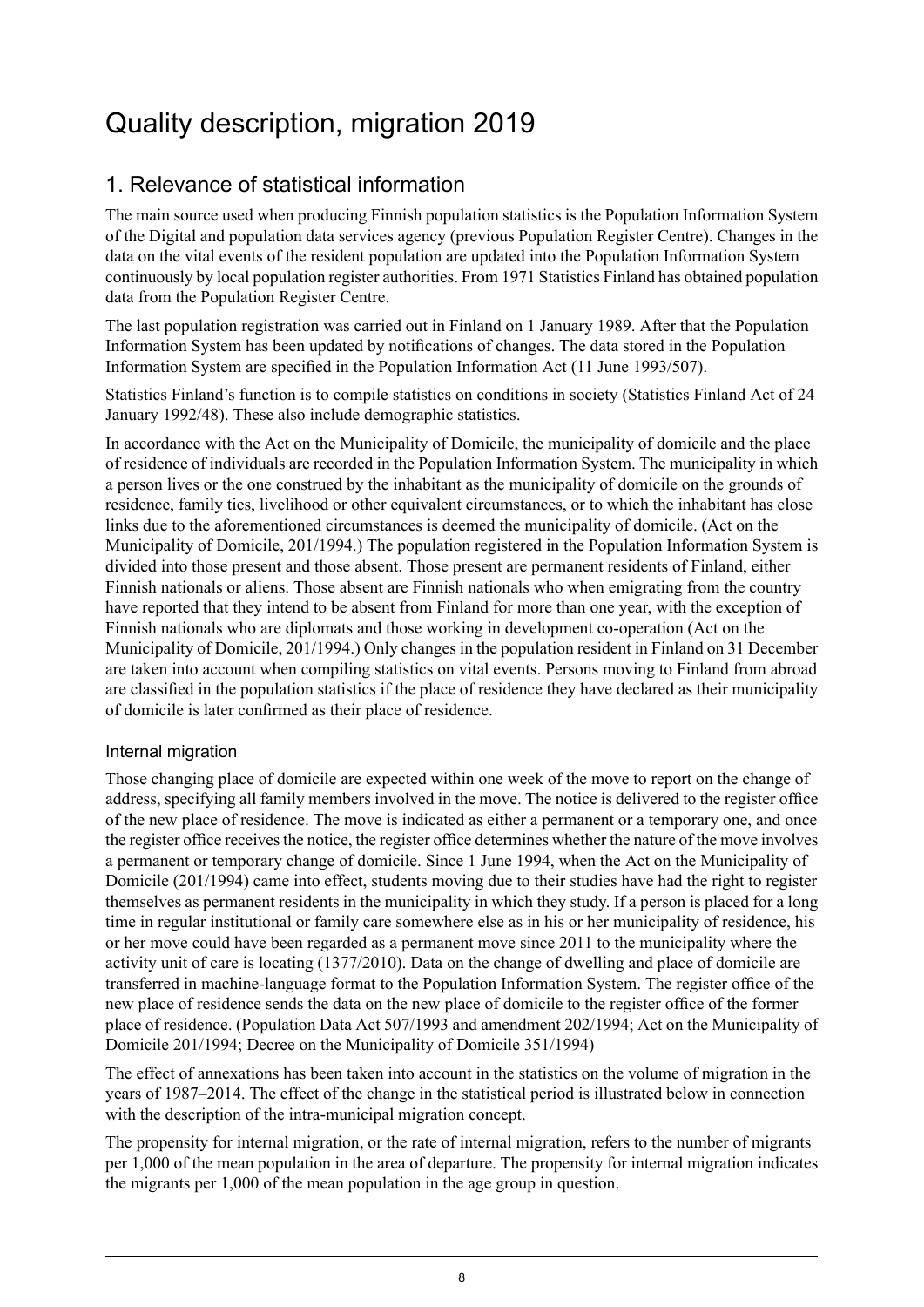The coming into force of the Act on the Municipality of Domicile has increased with 10,000 moves the volume of intra-municipal migration yearly in 1994–2014.

### Intra-municipal migration

Statistics Finland receives information on the changes in place of residence that involve a permanent change of domicile. These changes in domicile are classified at Statistics Finland into intra-municipal moves and inter-municipal moves. Intra-municipal moves consist of moves from one dwelling to another within the same municipality, with moves from one building or house to another forming a separate sub-category. Intra-municipal statistics dating to 1986 and earlier cover only moves from one building or house to another within the same municipality.

Until 1993, the concept of intra-municipal migration consisted of moves from one household-dwelling unit to another within the same municipality. Since 1994, intra-municipal moves from institutional household-dwelling units to private household-dwelling units and vice versa have been included in the data. Moves from a situation where there is no permanent dwelling to private household-dwellings and vice versa have been classified as intra-municipal migration since 1994. This change in the concept has resulted in an increase of about 6 per cent in the intra-municipal migration data.

When the data for 1993 were produced, the statistical period was also changed from the period of 2 January to 1 January into 1 January to 31 December because of the corresponding change in the Population Information System. In the transition year the statistical period fell one day short of one year (the effect being 11,000 cases of intra-municipal migration and 4,500 cases of inter-municipal migration).

### Immigration and emigration

A Finnish citizen having entered the country must notify the register office if his/her intended stay in the country exceeds three months. The register office will update his/her data in the Population Information System (Act 661/2009). A foreign citizen may enter Finland provided he/she holds a required valid visa, residence permit or residence permit for an employed or self-employed person, unless he/she is an EU or EEA citizen or unless otherwise provided by an international agreement binding Finland (Aliens Act 301/2004). An EU or EEA citizen may stay in the country without a separate permit for three months, after which his/her stay in the country requires justifications and registration with the register office. An intend of living at least a year in the country is a prerequisite for EU or EEA citizens to become registered as permanent residents in Finland. After a citizen of the third countries have travelled to Finland, his or her work or studies excluding some special cases must last or he or she must have job contracts of two years before he or she can get right to the municipality of domicile in Finland. (399/2007) The register office entersthe information about the domicile of a foreign citizen into the Population Information System if the person receives a municipality of domicile and a permanent place of residence in it in Finland as defined in the Act on the Municipality of Domicile (201/1994).

At a justified request, the information on a foreign citizen may also be entered after a short stay if he/she has, for example, a temporary place of residence in Finland as defined in the Act on the Municipality of Domicile and the entry is necessary for the realisation of rights related to employment or a similar circumstance (Act 661/2009). In statistics on population changes, a person's move into Finland from elsewhere is regarded as immigration only if a notation has been made into the Population Information System that he/she has received a permanent place of residence in Finland.

Persons emigrating from the country must submit a notice of change of address in the same way as persons who migrate within the country (Acts 661/2009, 201/1994). Persons who move to live abroad for more than one year are primarily regarded as emigrants. An exception to this are Finnish diplomats and persons working in development co-operation, etc. (Act on the Municipality of Domicile 201/1994).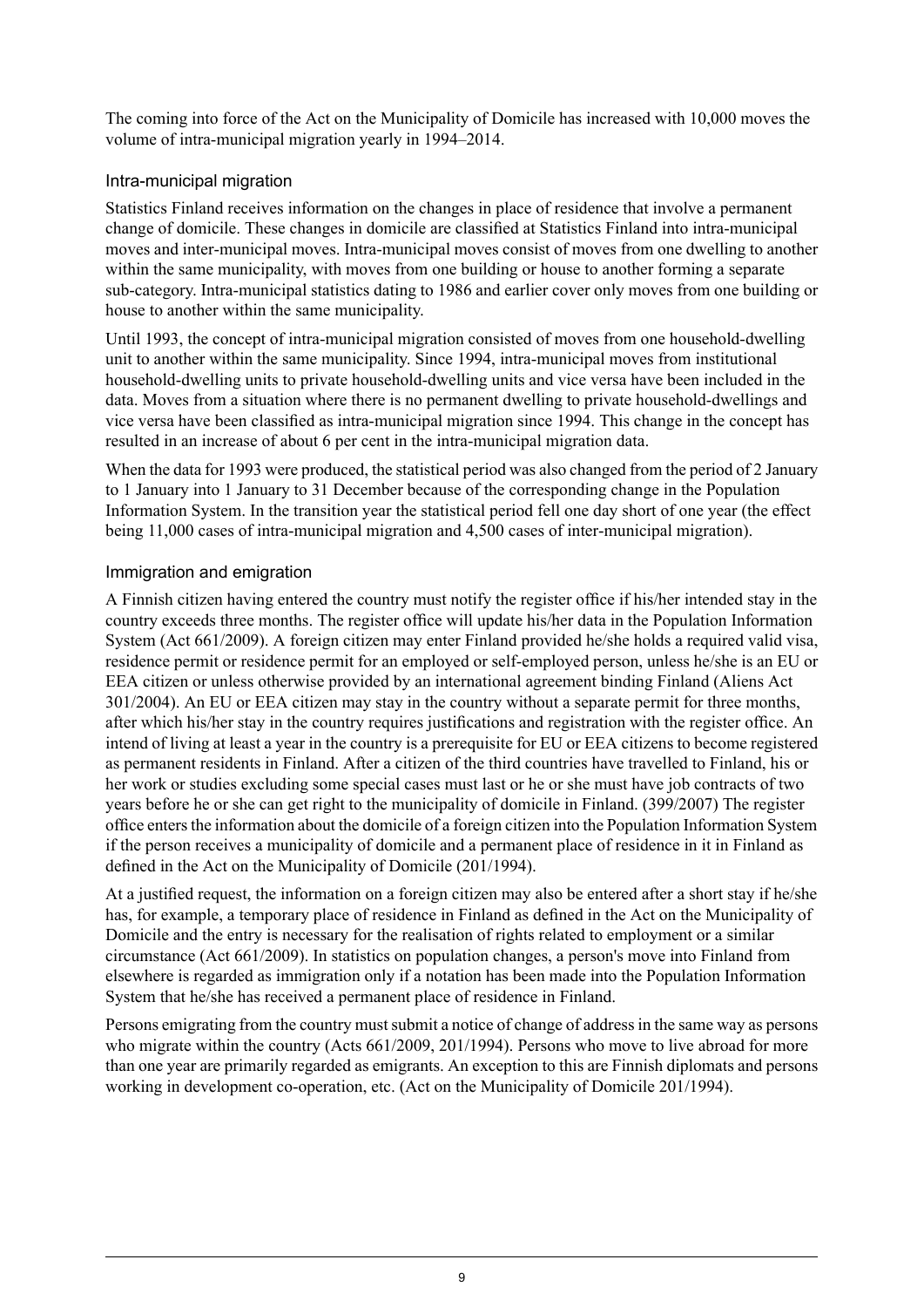When a person moves from one Nordic country to another, he/she must report his/her move to the local register authority of the country of entry, which will decide by practise of registration whether or not the person is registered as resident in the country of entry. The register authority of the country of entry informs the person concerned and the register authority of the country of exit about its decision. The date when the person has been entered into the local population register of the country of entry is recorded as the date of emigration in the population register of the country of exit (Act on the Municipality of Domicile 201/1994, Decree and International Treaty 96/2006).

## 2. Methodological description of survey

The main source used when producing Finnish population statistics is the Population Information System of the Population Information Centre. Local register office updates a Population Information System with information it gets from persons experiencing vital events and parishes of the Evangelical-Lutheran and Greek Orthodox churches. Hospitals send information of births and deaths in machine-language format to maintenance of Population Information System. The health care unit or the physician has to report the death to the Population Information System. Local courts take information of decisions of adoptions and divorces dealt in the court into the Population Information System. The Finnish Immigration Services decide mostly about the granting of Finnish citizenships (the Nationality Act 359/2003) and enters data about the decisions into the Population Information System. Statistics Finland receives the updated data on vital events in machine-language format on a weekly basis.

The deadline for delivering data to Statistics Finland on vital events in the statistical year is the end of January of the following year. The exception to this is the data on stillbirths, which were expected by the end of August. Data on population changes in statistical year delivered to Statistics Finland after this date are included in the data of the following year.

Statistics of population structure drops yearly a couple of thousands of records more compared to the figure of previous year from the data produced by Digital and population data services agency because there has not found signs of life for years in different registers of the persons of the records. Officially these persons belong to the permanent population of Finland. Statistics of migration has generated emigration records yearly of the majority of records dropped out of the data of population sructure in 2013-2018.

## 3. Correctness and accuracy of data

In general, the Population Information System of the Digital and population data services agency can be considered very exhaustive as regards persons. In order that a person obtains a personal identity code, he or she has to be registered in the Population Information System. It is practically very difficult to live in Finland without a personal identity code. A personal identity code is needed so that one can work legally, open a bank account, have dealings with authorities and so on. It can be safely assumed that Finland cannot have any substantial numbers of 'moonlighters' who receive their pay in cash for periods of over one year, for example.

After abolishment of yearly checking of domicile registers (January 1) in 1989 the Population Information System has been maintained only by notifications of changes to population information. Their correctness is determined by a reliability survey made on the addresses in the Population Information System.

The Digital and population data services agency charges Statistics Finland with the task of conducting yearly a sample survey on correctness of address information. Around 11,000 people are asked whether their address in the Population Information System is correct. In the 2012 survey, the address was correct for 98.9 per cent of the respondents.

In connection with municipal elections, returned notifications of voting sent to foreigners usually reveal around 1,000 persons who have moved from the country without giving notice and are thus still included in the Finnish population. The local register office removes them from the resident population in the Population Information System before the following turn of the year.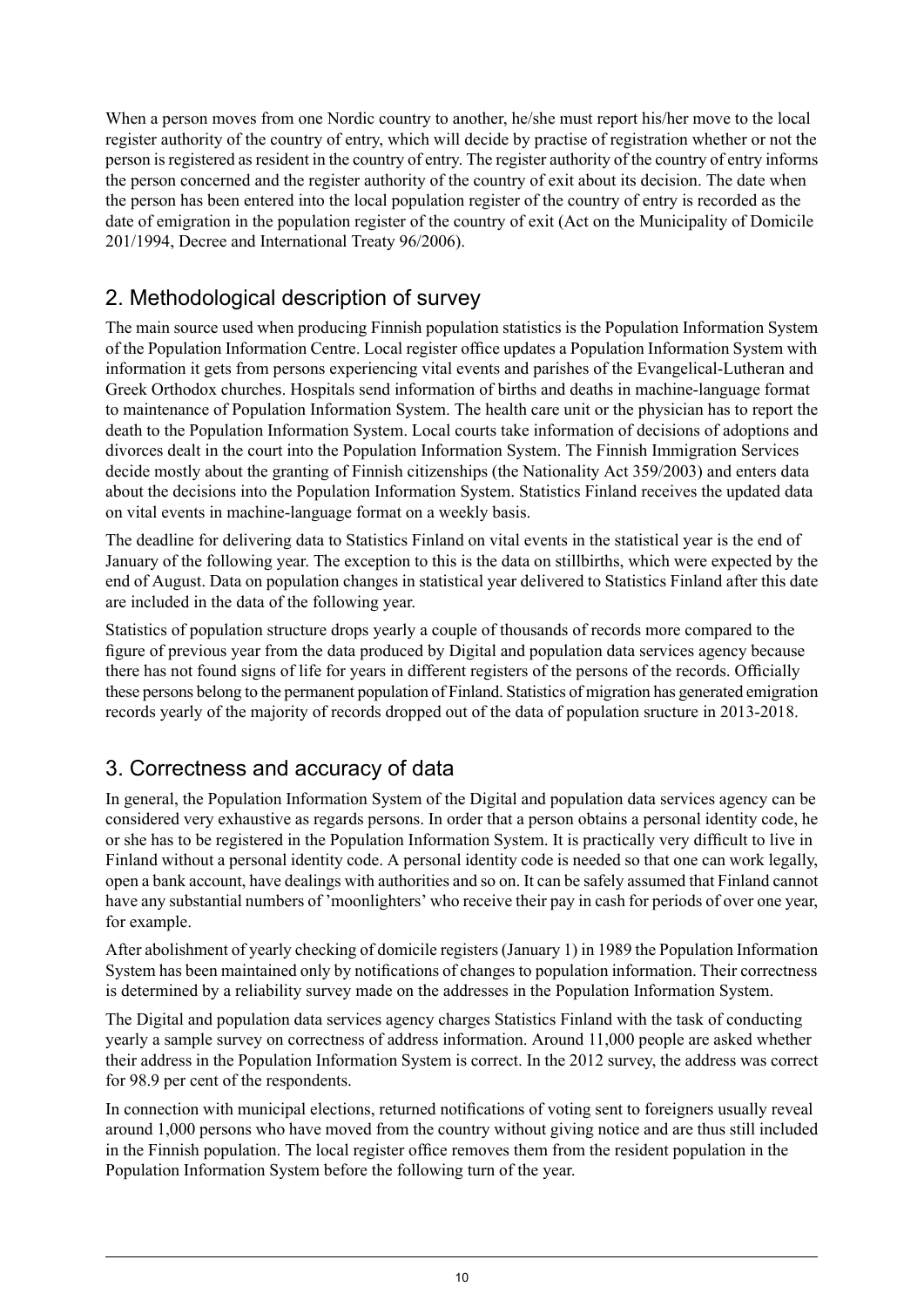## 4. Timeliness and promptness of published data

Final vital statistics are published yearly in April to May, except for those on stillbirths, which are released in September. Since 1999 the regional division used has been that of the first day of the following year. Thus the municipalities that unite on the first day of the new year are already combined in the statistics of the previous year. Information on the vital statistics of the united municipalities before the unification is available from 2003 onwards.

Preliminary statistics of population changes by municipality is released quarterly always at the end of the month following the previous quarter. Summary data of monthly population changes an population is released every month three weeks after the end the month. Preliminary population statistics by municipality are available by month. Monthly statistics of population changes is chargeable statistics and it is released monthly.

### 5. Accessibility and transparency/clarity of data

Basic population data are available in electronic form by municipality or with larger regional divisions than municipality in Statistics Finland's free Statistical Database 'StatFin' on the internet.

[http://tilastokeskus.fi/tup/tilastotietokannat/index\\_en.html](http://tilastokeskus.fi/tup/tilastotietokannat/index_en.html)

Population statistics from 1750 to 2000 have been digitised into PDF format in the National Library's Doria service.

[Publications](http://www.doria.fi/handle/10024/67162) on Population structure in Doria (in Finnish)

[Publications](http://www.doria.fi/handle/10024/67161) on Vital statistics in Doria (in Finnish)

[Publications](http://www.doria.fi/handle/10024/67160) on Population censuses in Doria (in Finnish)

The chargeable information service contains more specified information about the population by sub-area of municipality, for example. More information about Statistics Finland's chargeable services is available at: <http://tilastokeskus.fi/tup/vaestotilastopalvelu/index.html> (in Finnish).

## 6. Comparability of statistics

Comparable regional vital statistics series are available free from 1987. The tables always indicate which regional division is used.

Vital statistics data on the numbers of births, deaths and marriages contracted are available from 1749 onwards. From 1773 there are data about mothers having given birth by five-year age group and from 1936 about all children born by age of mother. After the statistical revision of 1877 collection of data on deaths was started by one-year age group, which made it possible to begin calculation of accurate mortality and lifetime tables from the 1880s onwards. On account of this statistical revision, annual collection of data on migration and divorces was also started.

Compilation of statistics on immigrants based on lists of passports began in 1900 and continued until 1984. From 1945 there are data on the total volume of migration between Finland and foreign countries derived from statistical materials of other countries. The migration statistics between the Nordic Countries improved in 1969, when the so-called Inter-Nordic Migration Form was introduced. Production of statistics on migration outside the Nordic Countries improved further in 1985, when the obligation to notify was extended to emigrants.

The population time series in the free "StatFin" online service begin from the year 1980 or 1987. Vital statistics time series for the whole country is available from 1749.

## 7. Coherence and consistency/uniformity

Statistics Finland's other statistics use the data of demographic statistics as basic information on population. Consequently, Statistics Finland's other statistics correspond to demographic statistics.